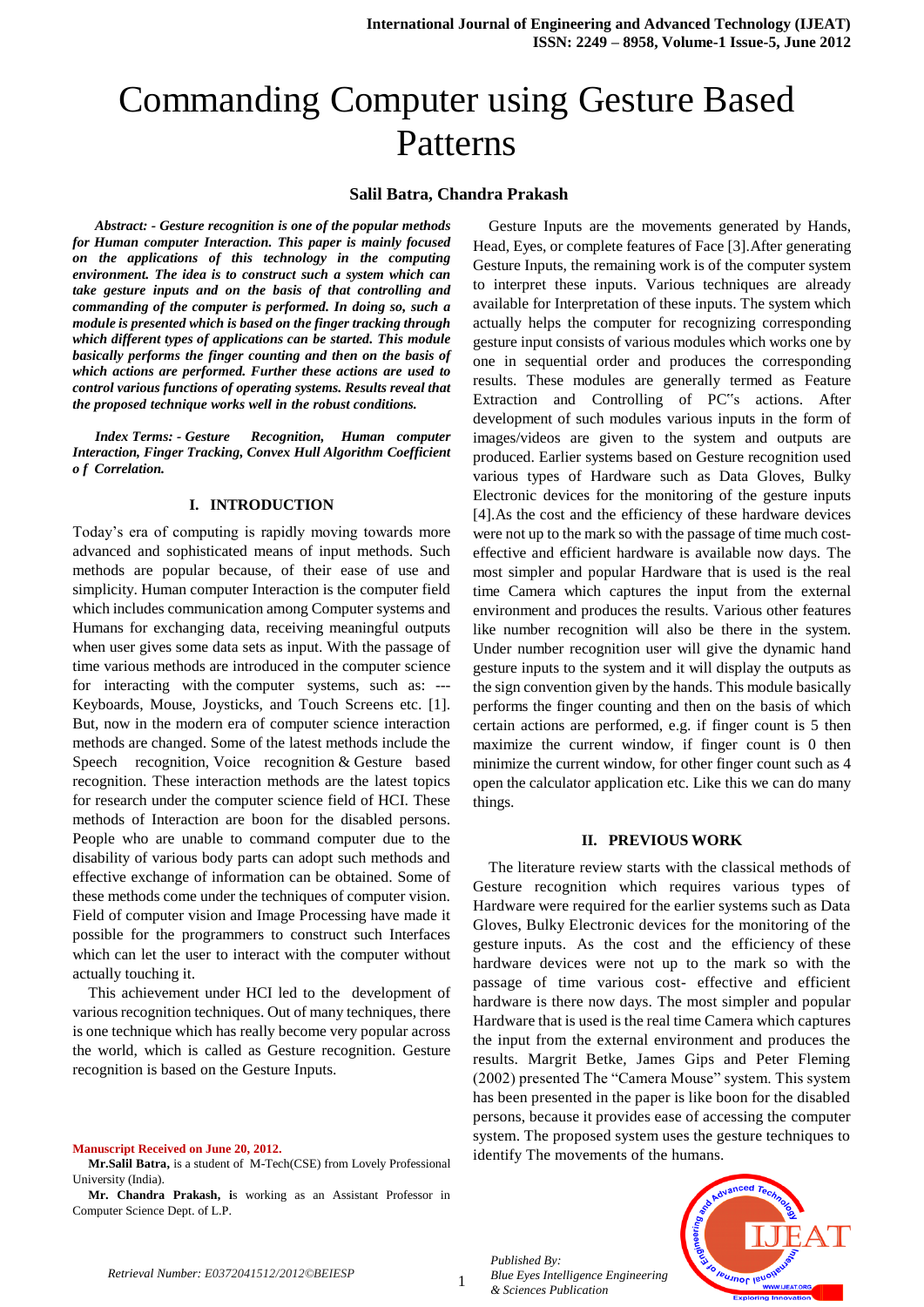## **Commanding Computer using Gesture Based Patterns**

After capturing the gestures there is a translation of these gesture input into mouse cursor movements. The proposed system uses the tracked features with the help of algorithm of visual tracking. The tracked features are matched with the database entries and corresponding mouse movement is produced if the tracked feature matches. The correlation coefficient is calculated every time the gesture positions are changed from one location to another. On the basis of this correlation coefficient the corresponding mouse movement is produced. The proposed system was tested on various persons and after checking this various results were proposed. Success rate shown by the system was on the higher side and accordingly various future scopes were decided. So this is the entire working of camera mouse suggested in the paper. The applications of the suggested system were many such as the people used the proposed system in playing games, opening various computer applications etc.

M.K. Bhuyan, D.Ghosh and P. K. Bora (2005) proposed a threshold based FSM by incorporating some additional features in the FSM. These additional features are in terms of different thresholds. These new features greatly enhance the gesture recognition accuracy. They got recognition rate of about 96%, which demonstrate that their proposed threshold FSM isideal for Human Computer Interaction (HCI) platform. They represented a particular gesture as a sequence of key frames and the corresponding key frame duration, which constitute a finite state machine (FSM) for gesture recognition. The redundant frames actually bear only the temporal information of dynamic gestures and hence discarded for computational efficiency.

Rajesh Kumar, Anupam Kumar (2008) presented "Black Pearl" system which is one of the human-computer interface by which user can have access to the computer system by using various available gestures. The proposed system acted as a replacement for mouse and keyboard and was very much helpful for the disabled people. The proposed system uses the concept of correlation coefficient and track the current position of the mouse pointer and the moving gesture. User had various flexibilities with the Black Pearl system as it provides the option of selecting the size of sub-image window and mouse cursor's speed. The system is implemented in visual basic which uses the programming constructs to perform the desired operations. Again the system suggested by author was meant for the disabled people and was much efficient as compared to the existing systems. The proposed was also efficient in the way such as it does not allow the other object to get interfered in the ongoing tracking. The object occlusion is not the problem; hence the system is far much suitable in the robust conditions. The existing of other objects will not affect the overall working of the system. This is the way can say that Black Pearl system is suitable enough for the disabled people because it act as a replacement for the mouse and the keyboard. The dwell time feature of the system makes it much suitable for the adverse environments. But the system do not uses the concept of finger tracking.

Yee Yong Pang, Nor Azman Ismail, Phuah Leong Siang Gilbert (2009-2010) presented a real time vision based hand gesture interaction prototype. This was built for controlling the desktop cursor and concerned the tasks involving in Navigation the desktop cursor by using hand gesture input

modality. This research simulated the movement of desktop cursor, hence a fist or close hand has been selected to simulate and replace the movement of desktop cursor.

# **III. PROBLEM FORMULATION**

The proposed idea is to construct such a system which helps the computer to take gestures such as hand signs as its input and with the help of finger tracking numbers from 0-5 are recognized by the system. Further this feature can be used for maximizing/minimizing window such as fully closed hand means 0 i.e. minimize the window and fully open hand means 1 i.e. maximizes the window. All these features will be combined with the proposed system. So the proposed idea is to full utilization of the computer vision technology to control various computer related operations.

The proposed system will consists of various modules. Each module uses different techniques and algorithms to perform its specific tasks. After a particular module completes its task, its output will become input for the next module. In the end the combined effort of each module will be displayed. Following are the modules which are expected in the proposed system:-

**Module1:-Image capturing through webcam module Module2:-Image preprocessing module Module3:-Image Segmentation module Module 4:-Finger Tracking Module Module 5:-Commanding Computer based on the no. of fingers tracked**

These are the expected modules for the proposed system. The first four modules can be collectively termed as gesture tracking modules. After doing this we directly shifts to the Operating system control module in which commands the system based on no. of fingers tracked.

## **A. Objective**

The main objective of doing this research cum implementation work is to prepare such a system which can take signs or gestures as input and controlling of computer and its various applications can be obtained. The system can recognize the hand movements and interpret the numbers formed by the fingers of hands. Such type of feature can be helpful to construct many good applications such as calculator which can understand the sign languages and perform the various mathematical operations.

#### **IV. METHODOLOGY**

Methodology of constructing the proposed system will consists of various modules. Each module uses different techniques and algorithms to perform its specific tasks. After a particular module completes its task, its output will become input for the next module.

*Published By: Blue Eyes Intelligence Engineering & Sciences Publication* 

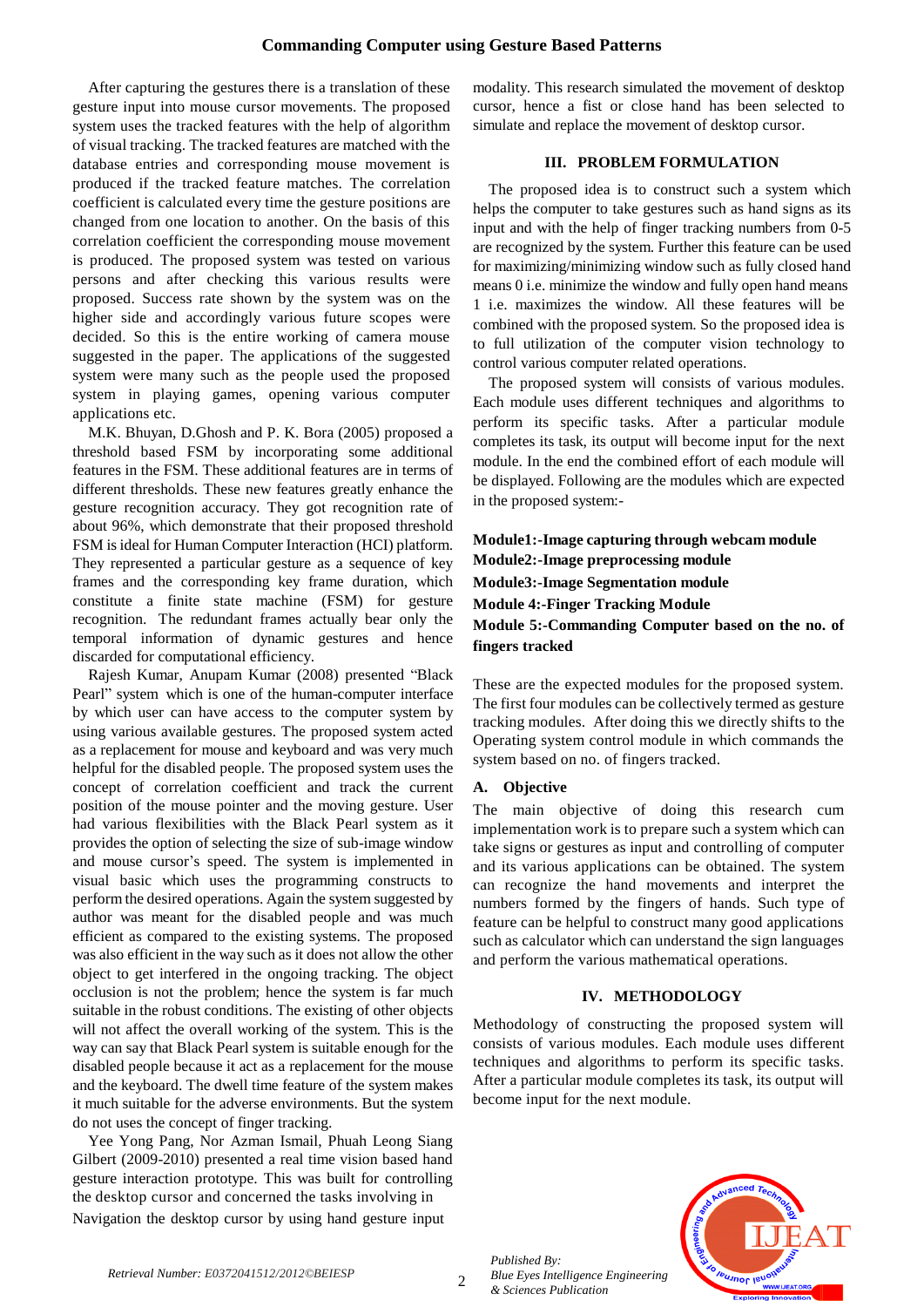



The flowchart is describing the order/sequence in which the different modules are required to be executed. The execution is started with the image capturing from webcam and then the subsequent modules are executed. The flowchart is describing how the output from one module can become beneficial for the other module. The following description is very much helpful for having insight of how each and every module is working. The following detail is also showing the more technical details such as the equations, algorithms, scientific formulas that are used for the execution of the modules.

Following is the detail of the modules which are to implement:-

### **A. Image capturing through Webcam**

Under this step Image/video will be captured from the user who wants to operate the computer with the help of its gestures. This step is the very first step of the gesture recognition. For capturing the image there is a need of real time camera and its capturing speed should be adequate enough so that the continuous frames are captured without any sort of delay. Open CV library can be used for connecting the webcam with the system's working.

## **B. Image Preprocessing**

Once the Image is captured by the Webcam, the next step is to preprocess the Image. Under the various small steps are performed such as Resizing of Image, Conversion of color space, Identification of various attributes of Image ,etc. .

#### **C. Conversion of color space**

This step is performed right after Image is captured by the webcam. Under this step the color space conversion RGB to YCbCr is done. In order to perform a specific domain and range of colors need to be defined which will consist of the skin colors. For achieving better results the pixels related to skin color are whitened while the other one such as background are blackened.

#### **D. Image Resizing**

For the recognition of the gesture this is the main step in which need to resize the input image, so that mapping of heterogeneous coordinated can be done. Here the heterogeneous coordinates are the screen and the input device coordinates. For detecting the screen coordinates we can use the following equation:-

$$
a = \frac{a'}{640} * ca \,, \quad b = \frac{b'}{480} * cb \tag{1}
$$

Where  $(a', b')$  is the camera position,  $(a, cb)$  is the coordinated represented by the current location of the screen, and  $(a, b)$  is the location of the input device.

### **E. Image Segmentation**

Segmentation is the process that subdivides an image into a number of uniformly homogeneous regions. Each homogeneous region is a constituent part or object in the entire scene. In other words, segmentation of an image is defined by a set of regions that are connected and non-overlapping, so that each pixel in a segment in the image acquires a unique region label that indicates the region it belongs to. So in this step the system will segment the gesture that will be used by the user to control the computer. Suppose user gives hands as the means of gesture input. So in this step hand gestures are separated from the entire image. CV Rectangle ( ) function can be used to find out the area of interest in the entire Image. There are many illumination and environmental problems so sometimes it becomes hard to recognize the skin colors. In order to achieve this there is need to change the color space. For this there is need to change the RGB color space to the YCbCr color space which produces the much efficient results as compared to the RGB color space.

#### **F.Reducing Noise from the Segmented Image**

After segmentation of Image is done, it becomes important to reduce noise from the background and producing the Image which will not contain noisy pixels. For obtaining noise free image, Image morphology algorithm performs the most important functionalities which are stated as Erosion and dilation. Erosion trims down the image area where the hand is not present and Dilation expands the area of the Image pixels which are not eroded.

Mathematically, Erosion is given by,

*Blue Eyes Intelligence Engineering* 



*Published By:*

*& Sciences Publication*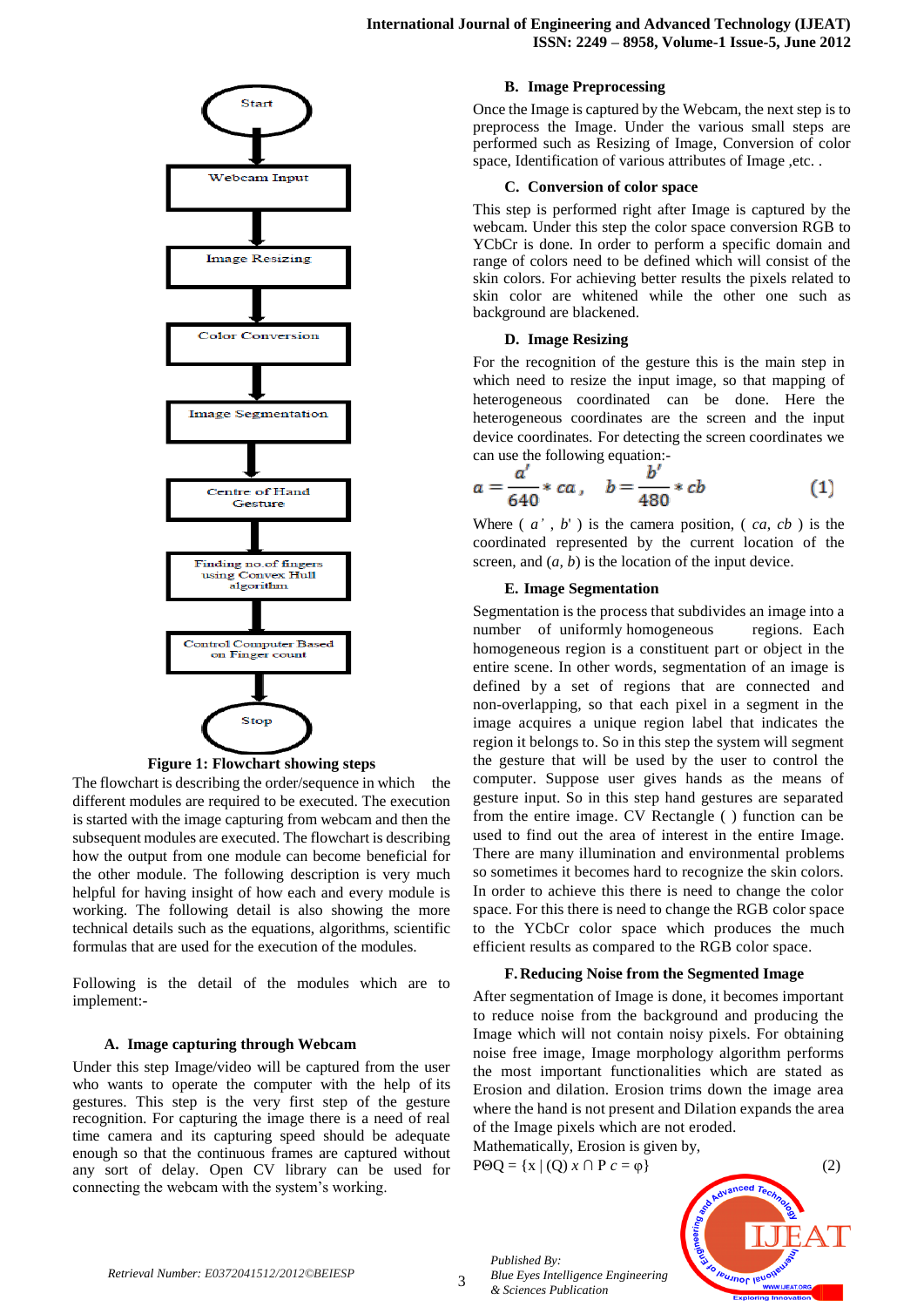# **Commanding Computer using Gesture Based Patterns**

Where P denotes input image and Q denotes the group of elements. Dilation is defined by,

 $P \oplus Q = \{x \mid (Q^c) \cap P \neq \emptyset\} = \{x \mid [(Q^c)x \cap P] \subseteq P\}$  (3) Where P denotes the input image and Q denotes the group of elements. The same group of elements is operated accordingly.



**Figure 2: Diagram showing Entire Working of Image Segmentation**

## **G. Applying technique to find the center of gesture if the gesture input is given by Hands**

This step will be used if the proposed is using the Hands as its gesture, so in order to calculate the center of the hand, use the following equations :-

$$
A' = \frac{\sum_{i=0}^{K} Ai}{K} \quad , \quad B' = \sum_{i=0}^{K} \frac{Bi}{K} \tag{5}
$$

Where Ai and Bi are A and B coordinates of the i pixel in the hand region, and k denotes the number of pixels in the region. Now moving to the next step we need to find out the size of Hand gesture and for achieving this we need to use the circle and it needed to be drawn on the entire segmented hand gesture. Accordingly we can find out the radius of the hand gesture by moving along the boundaries of the drawn circle and we need to move the radius line until unless we have not touched the black pixel. As soon as the first black pixel is found the next step is to return the radius value. Further with the movement of the next subsequent frames the value of radius will keep on changing and we iteratively return the values of the radius. So with this we can see the importance of Image Segmentation which performs the entire working earlier and on the basis of which further results are obtained. Image segmentation reduces the work to great deal as the noise reduction is performed already.



**Figure 3: Figure showing Center of Hand Gesture**

# **H. Using Convex Hull algorithm to find the tips and contours of fingers**

The Convex Hull will be used after finding the center of Hand to and after that it is used to determine the finger locations and their corresponding area of coverage. Using this feature of this algorithm, we can detect finger tips on the hand. We used this algorithm to recognize if a finger is folded or not. To recognize those states, we multiplied 2 times (we got this number through multiple trials) to the hand radius value and check the distance between the center and a pixel which is in convex hull set. If the distance is longer than the radius of the hand, then a finger is spread. In addition, if two or more interesting points existed in the result, then we regarded the longest vertex as the index finger and the hand gesture is clicked when the number of the result vertex is two or more. The result of convex hull algorithm has a set of vertexes which includes all vertexes. Thus sometimes a vertex is placed near other vertexes.



**Figure 4: Figure showing the results after applying convex hull algorithm**

## **I. Implementing Finger tracking for Opening Computer Applications**

This is the last module which is the implementation of finger tracking. After counting the fingers, few patterns can be made which will be helpful in commanding computer, such as:-

| <b>Pattern</b>              | <b>Action Performed</b>        |
|-----------------------------|--------------------------------|
|                             | Minimize the current<br>Window |
| $\mathcal{D}_{\mathcal{L}}$ | <b>Open Paint Application</b>  |
| 3                           | Open Notepad Application       |
|                             | Maximize the current<br>Window |

 **Pattern vs. Action Table**

## **V. RESULTS & DISCUSSIONS**

After implementing the entire logic and algorithm some interesting results are found. These results are on the basis of algorithmic strategy used for moving mouse and finger tracking. The steps used for the moving mouse based on the gesture inputs were efficient such as lesser response time came into picture as compared to the other previous techniques. The finger tracking is performed on the basis of convex hull algorithm where center of the Hand gesture is found and after that tips of the fingers are tracked on the basis of the counters. The appropriate finger counting was performed and after that based on these patterns several operations like minimizing/maximizing of computer window is performed.

*Published By: Blue Eyes Intelligence Engineering & Sciences Publication*